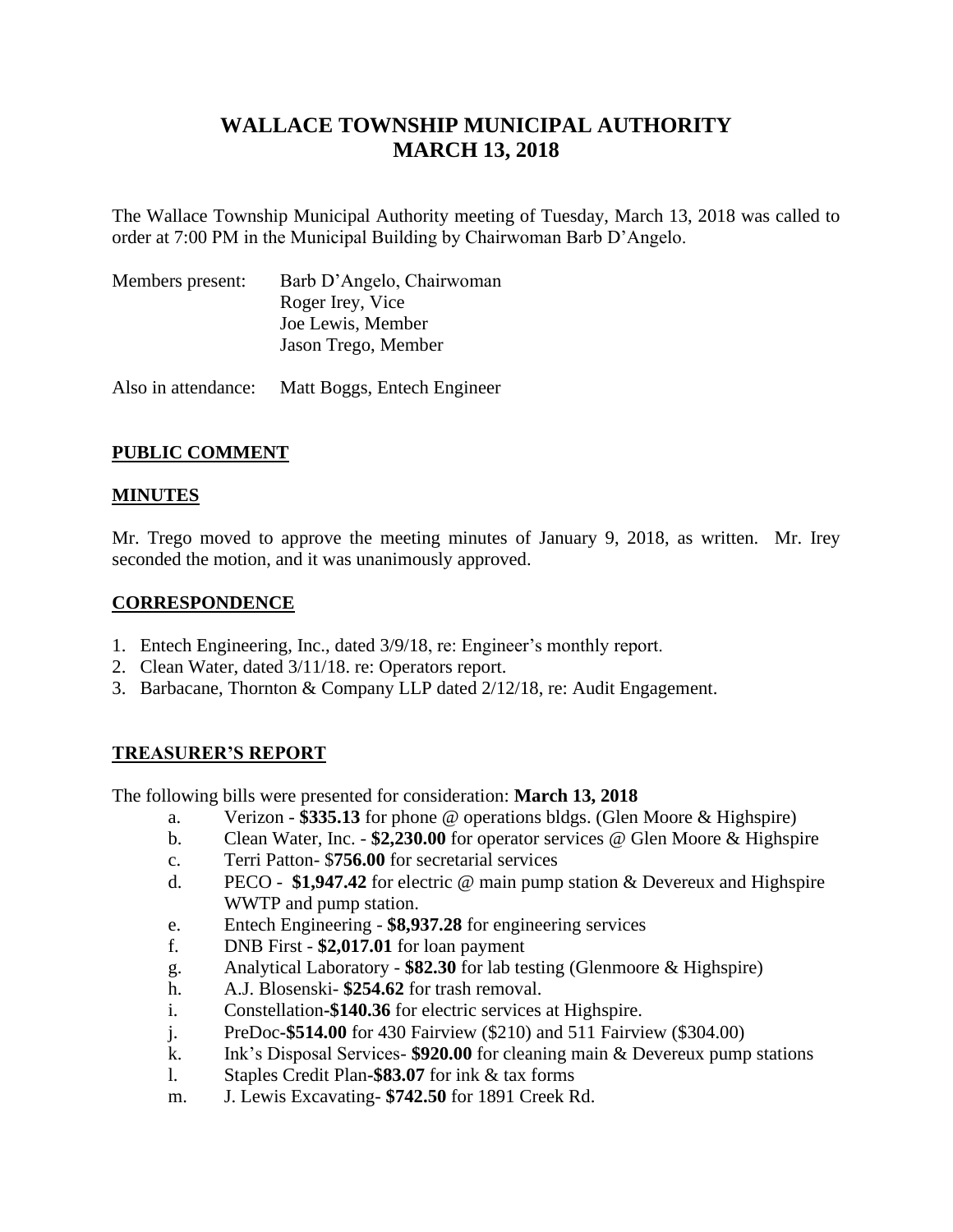#### **WALLACE TOWNSHIP MUNICIPAL AUTHORITY MARCH 13, 2018 PAGE 2**

- n. PMMA- **\$375.95** for 2018 Membership Dues
- o. Reilly & Sons, Inc- **\$227.44** for fuel
- p. Siana Bellwoar & McAndrew, LLP- **\$175.00** for legal services.

#### **TOTAL: 19,738.58**

Ms. D'Angelo moved to approve invoices "a" through "o" above for the month of March, as presented. Mr. Irey seconded the motion, and it was unanimously approved. Mr. Lewis recused himself from item "m".

The following bills were presented for consideration: **Febuary 13, 2018**

- a. Verizon **\$414.84** for phone @ operations bldgs. (Glen Moore & Highspire)
- b. Clean Water, Inc. **\$2,230.00** for operator services @ Glen Moore & Highspire
- c. Terri Patton- \$**861.00** for secretarial services
- d. PECO - **\$1,981.87** for electric @ main pump station & Devereux and Highspire WWTP and pump station.
- e. Entech Engineering **\$2,253.32** for engineering services
- f. DNB First **\$2,076.11** for loan payment
- g. Analytical Laboratory **\$336.90** for lab testing (Glenmoore & Highspire)
- h. A.J. Blosenski- **\$254.62** for trash removal.
- i. Ink's Disposal Services- **575.00** for cleaning main & Devereux pump stations
- j. Site Specific**-\$881.32** for repair pump at 2120 Creek Rd.
- k. Constellation- **\$41.89** for electric at Highspire.
- l. Staples Credit Plan- **\$45.99** for printer ink.
- m. PreDoc- **\$954.64** for 511 Fairview (\$239.64) 71 Park Lane (\$455) Creek Rd (\$260)

#### **TOTAL: 10,654.18**

Ms. D'Angelo moved to ratify invoices "a" through "m" above for the month of February as presented. Mr. Trego seconded the motion, and it was unanimously approved.

#### **FINANCIAL STATEMENTS**-

Balance Sheet, Budget vs Actual Glenmoore & Highspire and Profit & Loss.

Ms. D'Aneglo moved to approve the financial statements above for the month of Febuary/March, as presented. Mr. Irey seconded the motion, and it was unanimously approved.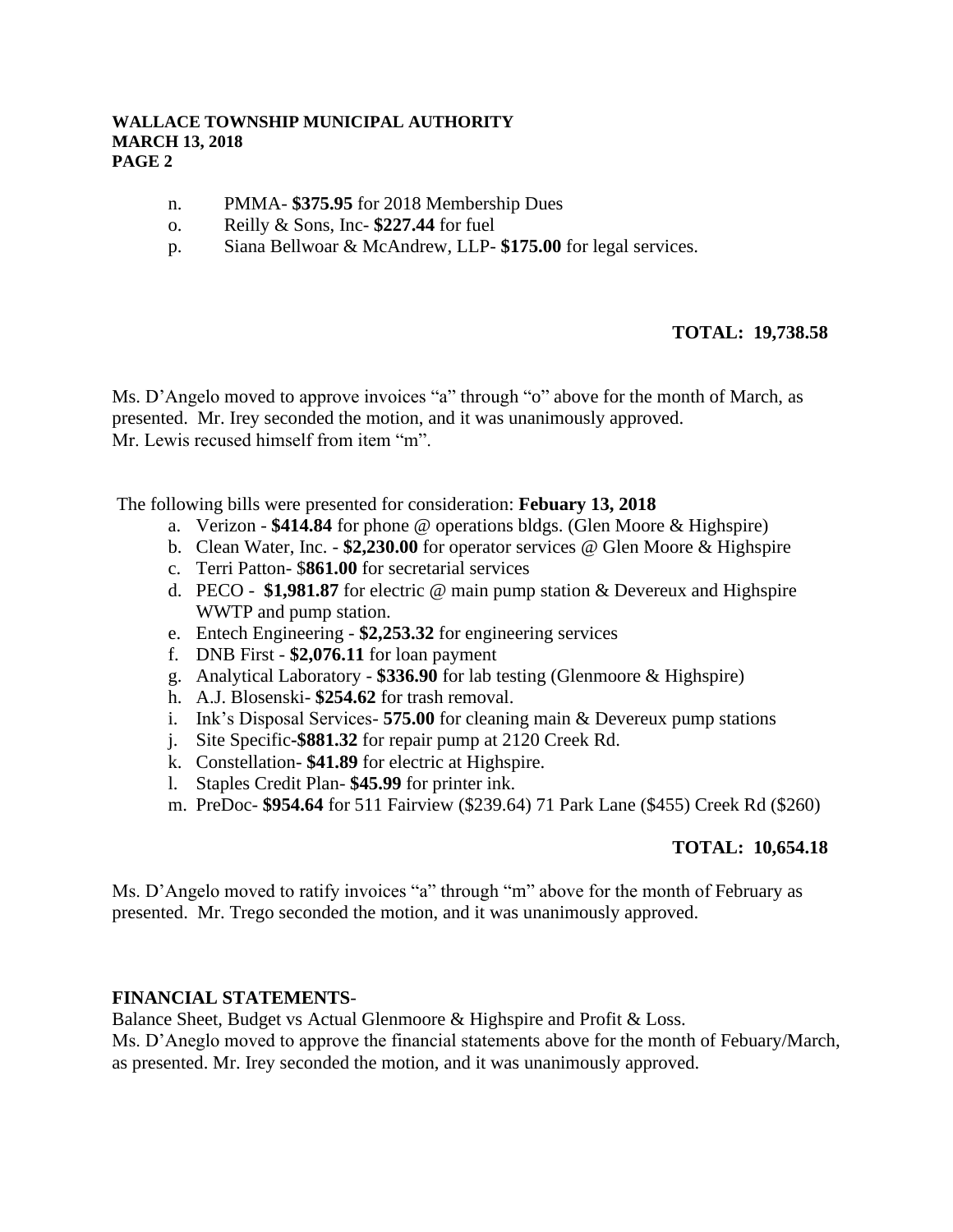#### **WALLACE TOWNSHIP MUNICIPAL AUTHORITY MARCH 13, 2018 PAGE 3**

### **OPERATOR'S REPORT**

#### Glenmoore WWTP

- a. Results were still pending for the DMR Report.
- b. Spray was limited in Febuary.
- c. Lagoon levels are getting high.
- d. PreDoc swapped out a little giant pump at 430 Fairview. This will be added to the rehab list.
- e. Generators were tested under load.
- f. Steve will remove a small tree that fell near the buffer area at the spray field.

#### Highspire WWTP

- a. There were no emergency visits required.
- b. Generator was tested under load.
- c. Propane levels are good.

### **ENGINEER'S REPORT**

E-1 Grinder Pump Replacement – There were no grinder pump retrofits performed in January. There remains one priority grinder pump to be replaced at 2081 Creek Rd which Site Specific is scheduling. Future replacements will be prioritized based on need and beyond emergency replacements, the list of the pumps installed in 1992 and 1993 will take priority.

*No update. Grinder pump replacement will include critical pump replacements only until DCED Grants awards are known.*

Highspire WWTP A few site visits to the treatment plants were performed in January and February.

*Additional site visit made in March*.

#### Land Development Adjacent to Highspire WWTP -

The developer was reminded that there are outstanding comments to be addressed based on a review letter which Entech prepared in October. The developer has asked to receive a copy of the Chapter 94 Report for Highspire upon completion.

*Reviewed plans were reviewed and final review letter issued. Chapter 94 Report spreadsheet provided to Developer. Worked with Mike Crotty on Agreement/language.*

Ms. D'Angelo moved to approve signing the agreements for Spring Mill. Mr. Irey seconded the motion, and it was unanimously approved.